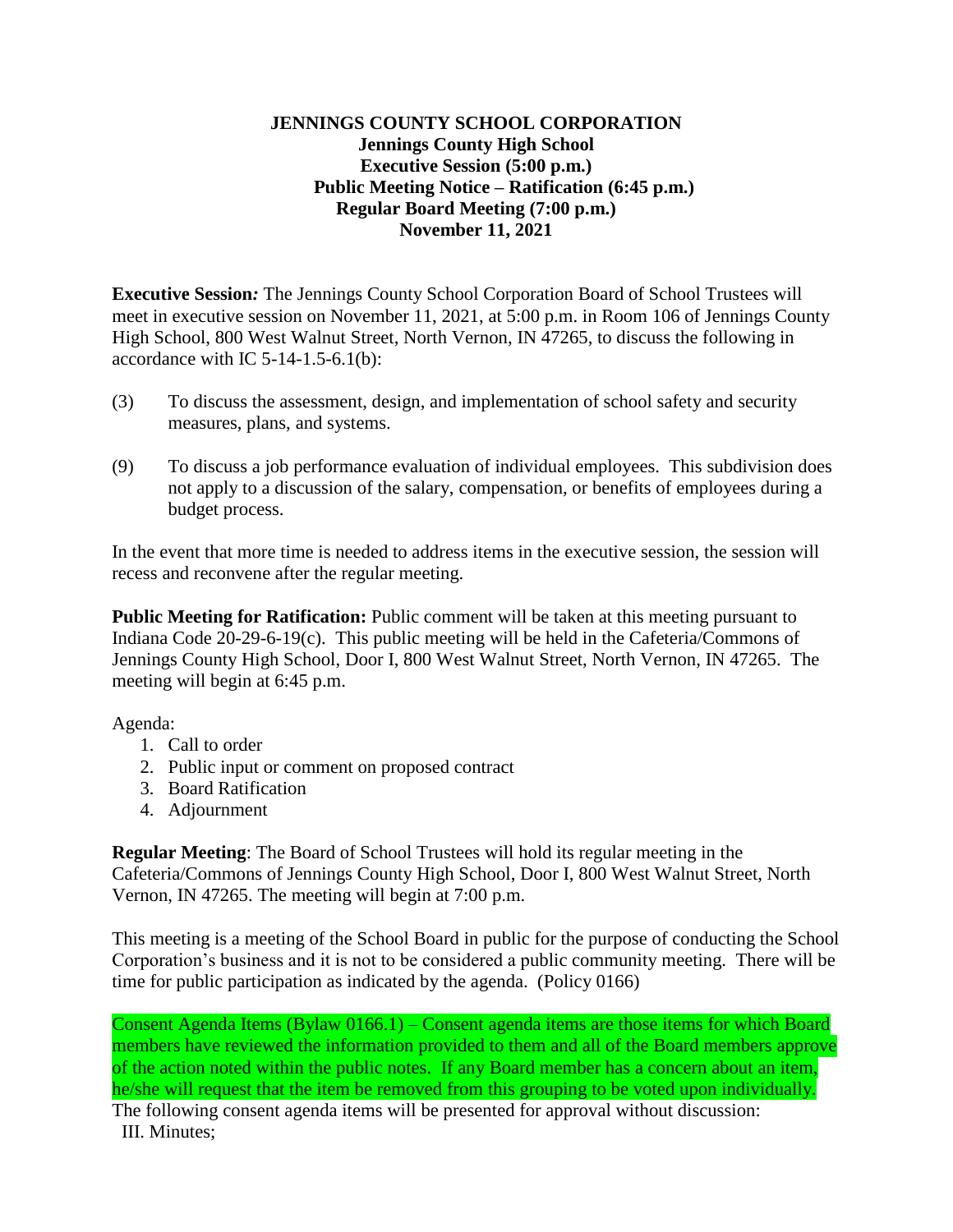- VC2. Field Trips;
- VD1. Professional Staff: Leaves;
- VD2. Professional Staff: Resignations, Retirements;
- VD6. Conference Requests;
- VE1. Support Staff: Leaves;
- VE2. Support Staff: Resignations, Retirements;
- VE5. Conference Requests;
- VI. Claims;

Agenda Information Items – Information items are those items that the Board members are given to review. If a Board member wishes to discuss any of these items, he/she will indicate that the item(s) be removed from this grouping for discussion during the meeting.

The following information items will be shared with the Board:

VF3. October Fund Report

- VIIA1. Area Plan Commission Meeting Minutes 10/4/2021.
- VIIA2. North Vernon Redevelopment Commission Meeting Minutes 10/18/2021.

## **Agenda**

- I. Pledge
- II. Consent Agenda Items
- III. Minutes of the Executive Session, Public Meeting on the Tentative Agreement and the Regular Board Meeting of October 28, 2021.
- IV. Community Non-Agenda Items
	- The President will ask if anyone would like to speak on an item not on the agenda.
- V. New Business
	- A. NEOLA
		- 1. NEOLA Policy 1422, Nondiscrimination and Equal Employment Opportunity, First Reading.
		- 2. NEOLA Policy 1422.02, Nondiscrimination Based on Genetic Information of the Employee, First Reading.
		- 3. NEOLA Policy 1623, Section 504/ADA Prohibition Against Disability Discrimination in Employment, First Reading.
		- 4. NEOLA Policy 1662, Anti-Harassment, First Reading.
		- 5. NEOLA Policy 2260, Nondiscrimination and Access to Equal Educational Opportunity, First Reading.
		- 6. NEOLA Policy 2260.01, Section 504/ADA Prohibition Against Discrimination Based on Disability, First Reading.
		- 7. NEOLA Policy 3122, Nondiscrimination and Equal Employment Opportunity, First Reading.
		- 8. NEOLA Policy 8510, Wellness, First Reading.
	- B. Administration (Policy 1000)
		- 1. Administrator Salary Adjustments, Approval
	- C. Programs (Policy 2000)
		- 1. IXL Learning Contract for 2021-2022, Approval
		- 2. Field Trips
	- D. Professional Staff (Policy 3000)
		- 1. Leaves